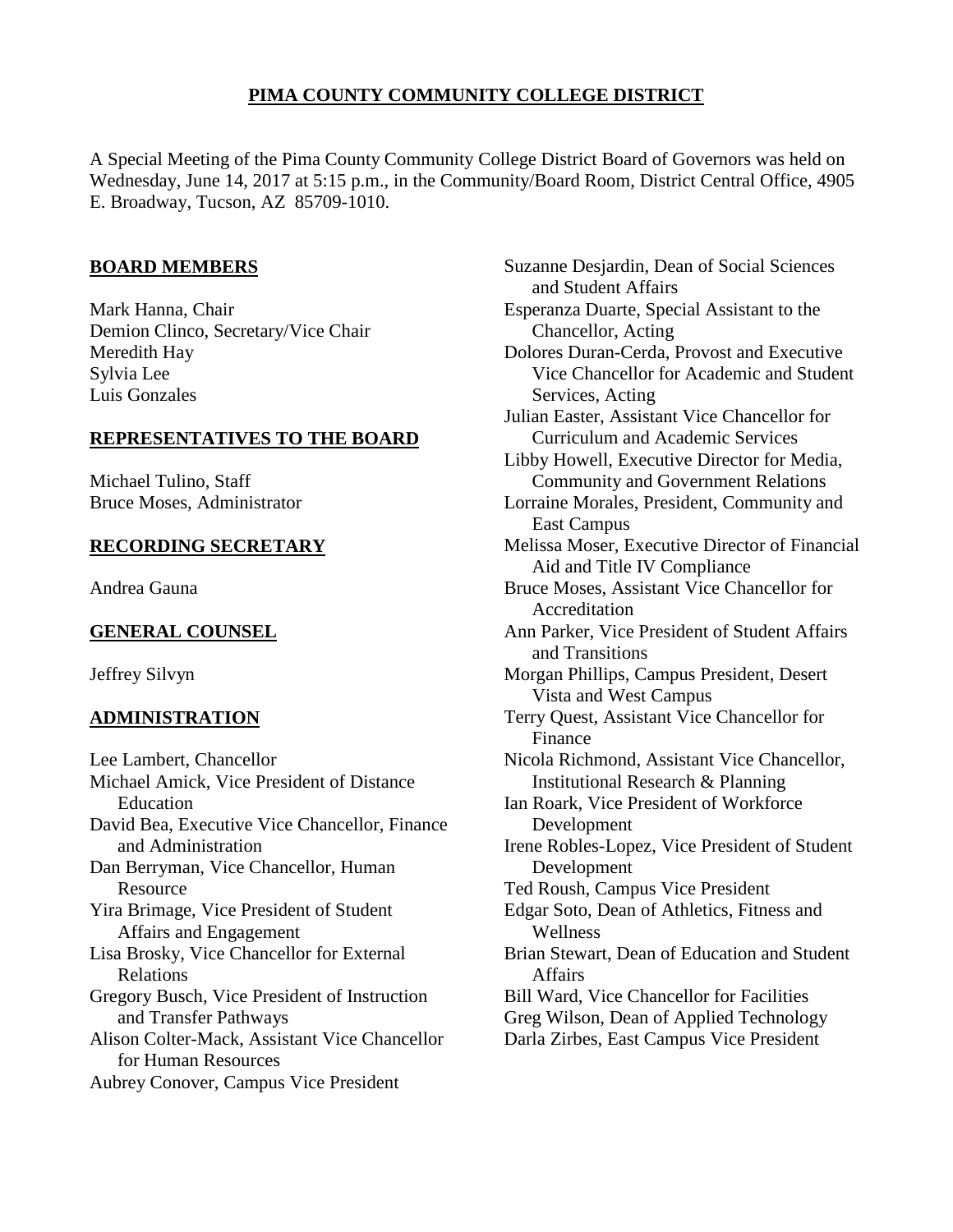Board of Governors Minutes Special Meeting – June 14, 2017 Page 2

### **General Matters**

### Call to Order

Mark Hanna called the meeting to order at 5:25 p.m.

#### **Action Items**

Fiscal Year 2018 Property Tax Rates and Levies

### **Motion No. 201706-02**

Mark Hanna – M, Demion Clinco – S, to approve the Pima County Community College District's increase in property tax rates and levies for fiscal year 2017-2018.

Vote: Board members voted by roll call vote. Demion Clinco – "aye", Meredith Hay – "aye", Sylvia Lee – "aye", Luis Gonzales – "nay", Mark Hanna – "aye". **Motion CARRIED**.

Adoption of Fiscal Year 2018 Proposed Budget

# **Motion No. 201706-03**

Sylvia Lee – M, Meredith Hay – S, to adopt the proposed budget for the Pima County Community College District for fiscal year 2017-2018.

Board member Gonzales offered a substitute motion to increase salaries and wages by 2.5% with a permanent lift to the salary scales. An increase of \$0.5 million will go to personnel expenditures. The additional 0.5% increase to salaries and wages will be funded through money previously budgeted for a compensation and classification study, as well as a marketing campaign to further Pima's brand. Expenditures for this option will factor into the College's budget beyond Fiscal Year 2018 and are above the projections in the scenarios previously discussed.

Board Chair Hanna seconded the substitute motion.

Board member Lee asked for an amendment to the substitute motion to increase salary and wages by 2.5%, salary scales will be temporarily lifted and reviewed for FY19 and \$500,000 will be put to enrollment services enhancements.

Board Chair Hanna noted that he seconded the substitute motion by mistake and wanted to clarify that he was in favor of a temporary salary increase to employees, not a permanent one.

Board Chair Hanna seconded the amendment to the substitute motion.

Chancellor Lambert clarified that enrollment services part of motion intends to be broader than just marketing. Board member Lee agreed.